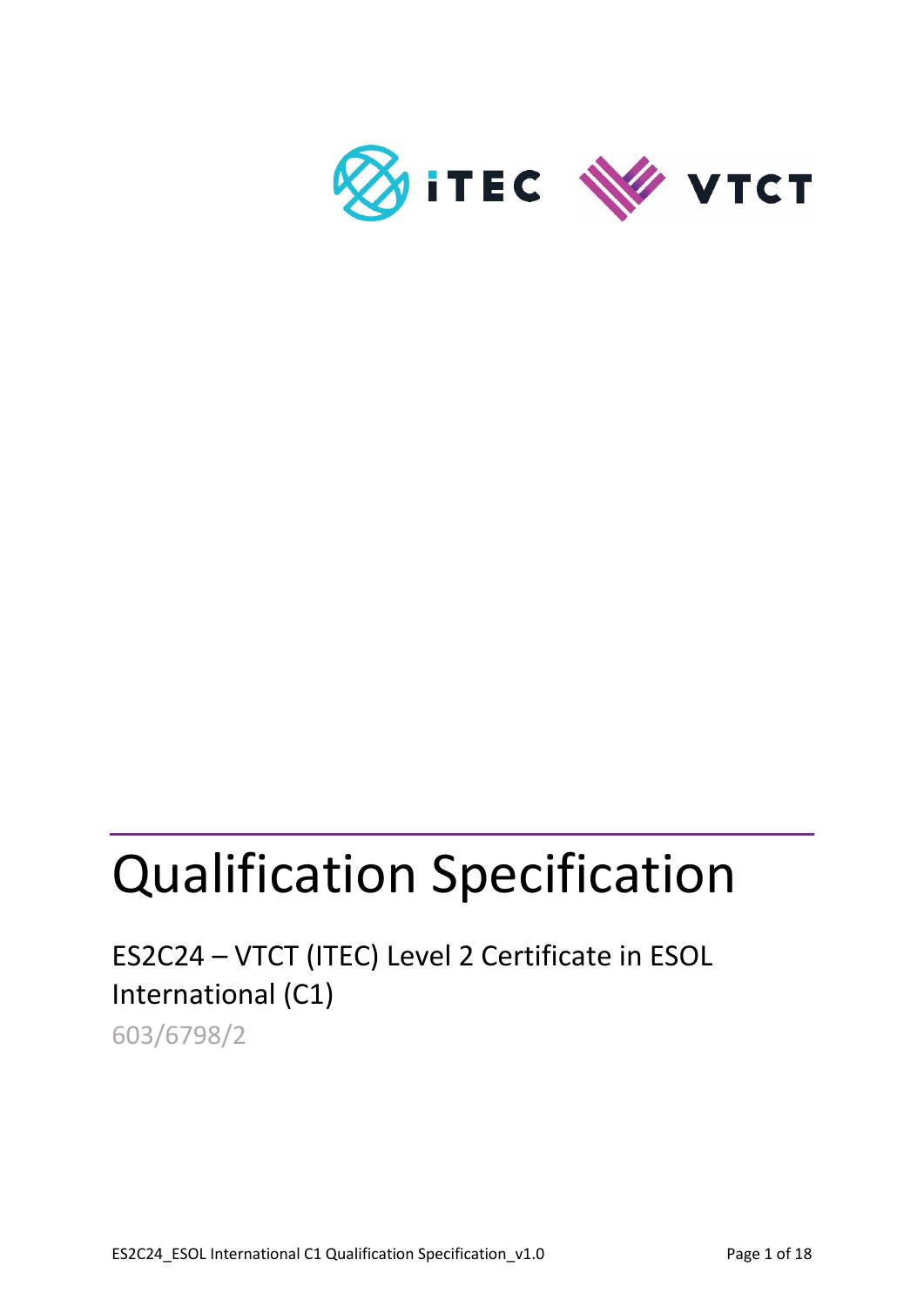# <span id="page-1-0"></span>About VTCT (ITEC)

Market-leading specialists, iTEC & VTCT, provide international qualifications and assessments in over 40 countries.

Through the two organisations, qualifications are delivered via over 2,000 approved sites globally with an ever-expanding list of centres throughout the UK and Ireland and a growing international presence.

Awarding for over 50 years, both iTEC & VTCT offer high-quality, robust and regulated qualifications and assessments in a range of sectors, including beauty therapy, complementary therapy, hairdressing and barbering, sports, active health & fitness, hospitality, business & retail and learning & development. Offering smarter support for brighter futures, with award-winning resources including: ManageAssess, Pivot Point, Smart End Point Assessment and Cengage.

For more information visit us a[t www.itecworld.co.uk](http://www.itecworld.co.uk/) and [www.vtct.org.uk,](http://www.vtct.org.uk/) or contact our dedicated Customer Support Team via email; [customersupport@vtct.org.uk](mailto:customersupport@vtct.org.uk) or call +44 (0)23 8068 4500.

All material in this publication is copyright of VTCT (ITEC) © Vocational Training Charitable Trust, 2020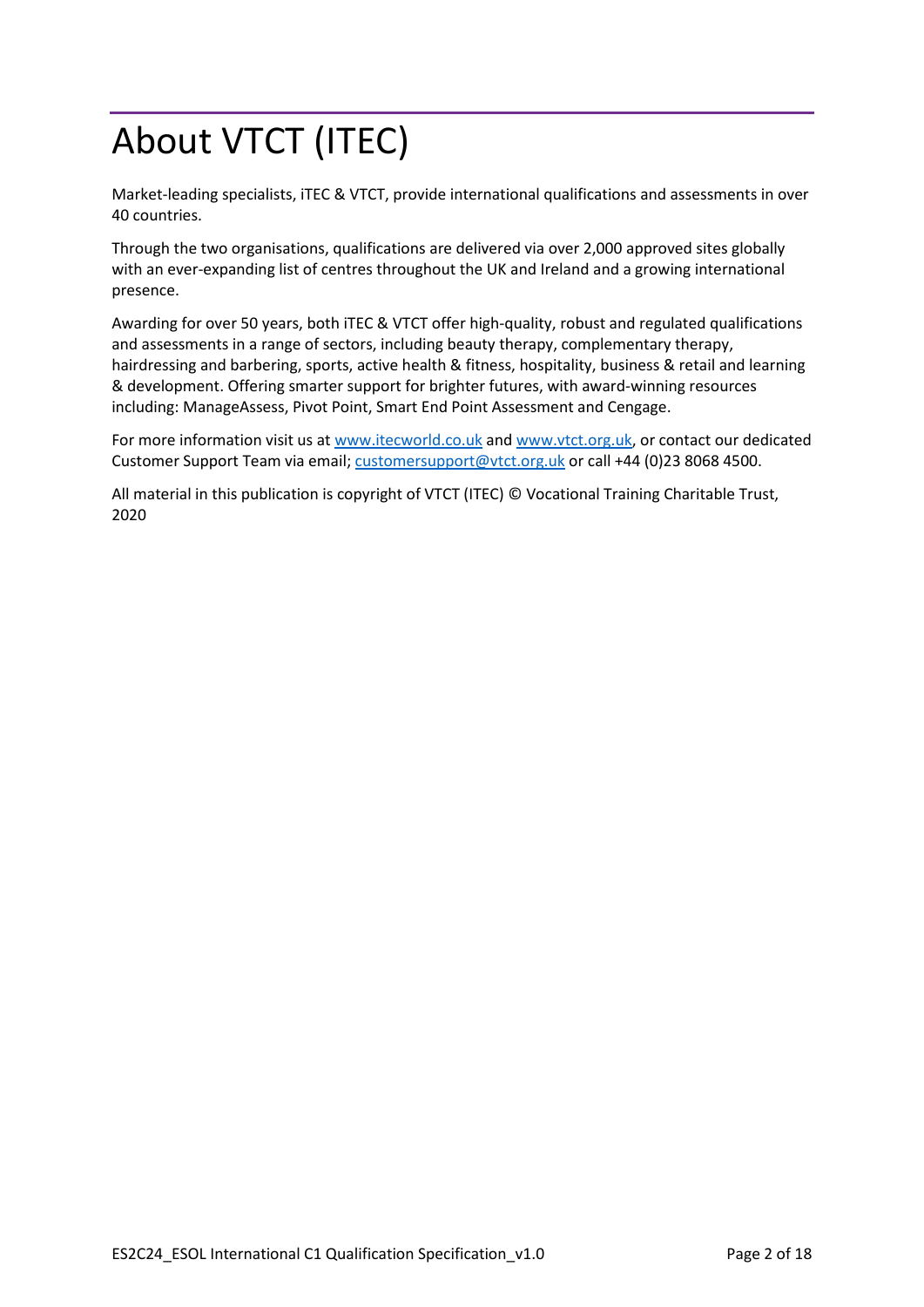### <span id="page-2-0"></span>Contents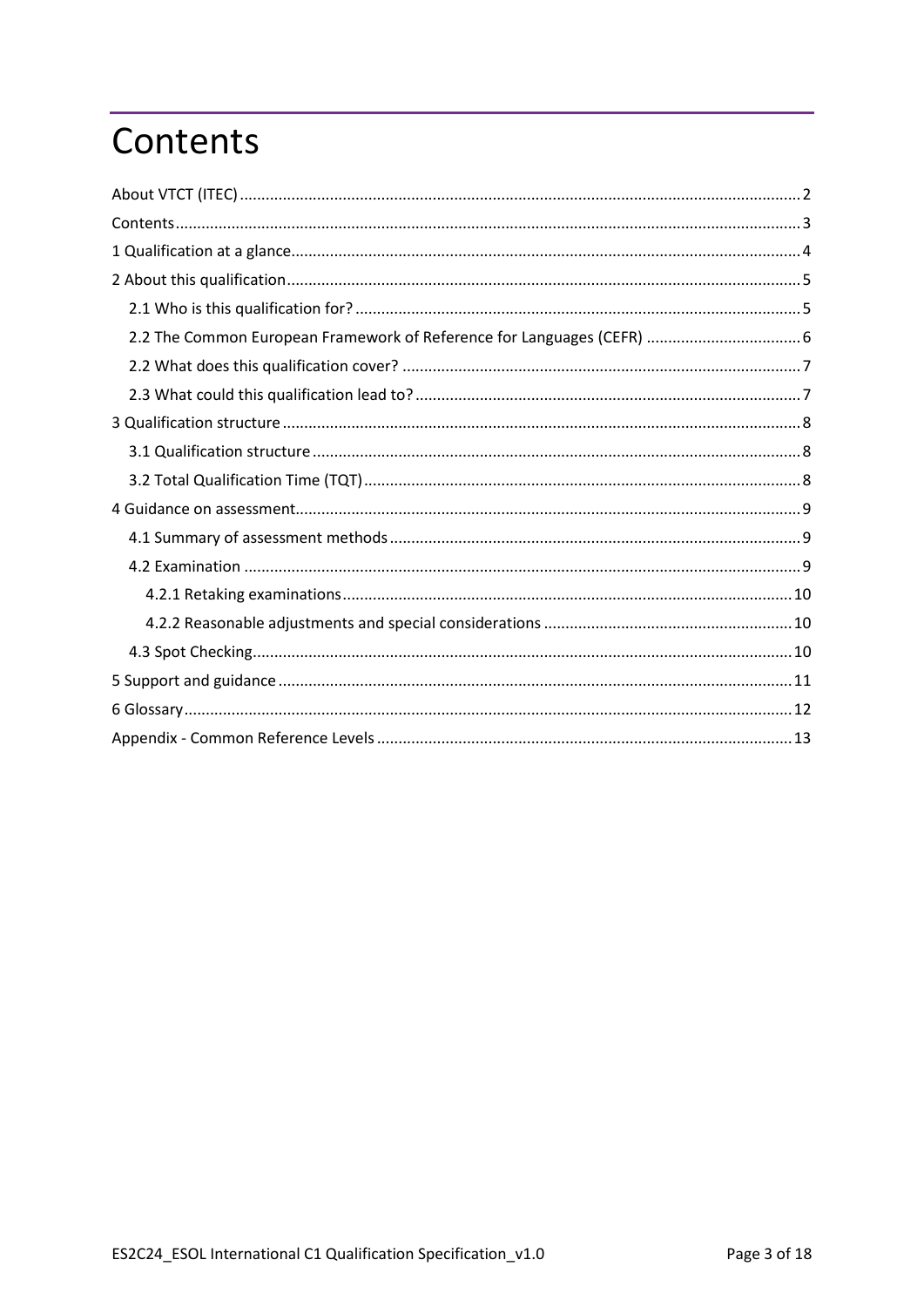# <span id="page-3-0"></span>1 Qualification at a glance

| <b>Qualification title</b>            | VTCT (ITEC) Level 2 Certificate in ESOL International (C1)                                                                                                                                                                                                                                                                                                                                                                                             |
|---------------------------------------|--------------------------------------------------------------------------------------------------------------------------------------------------------------------------------------------------------------------------------------------------------------------------------------------------------------------------------------------------------------------------------------------------------------------------------------------------------|
| <b>Qualification number</b>           | 603/6798/2                                                                                                                                                                                                                                                                                                                                                                                                                                             |
| <b>Product code</b>                   | ES2CC1                                                                                                                                                                                                                                                                                                                                                                                                                                                 |
| <b>First registration date</b>        | 01/12/2020                                                                                                                                                                                                                                                                                                                                                                                                                                             |
| Age range                             | Centres must ensure the qualification they offer to their<br>learners are suitable to their age, ability and needs.                                                                                                                                                                                                                                                                                                                                    |
| <b>Total Qualification Time (TQT)</b> | 300                                                                                                                                                                                                                                                                                                                                                                                                                                                    |
| <b>Guided Learning (GL) hours</b>     | 250                                                                                                                                                                                                                                                                                                                                                                                                                                                    |
| <b>Assessment</b>                     | To be awarded this qualification, learners must successfully<br>achieve the following modes<br>Speaking<br>Listening<br>Writing<br>Reading<br>Use of English                                                                                                                                                                                                                                                                                           |
| <b>Grading</b>                        | Fail/Pass/Merit/Distinction                                                                                                                                                                                                                                                                                                                                                                                                                            |
| <b>Entry requirements</b>             | There are no formal entry requirements for learners<br>undertaking the qualifications. It is not necessary for learners<br>to have achieved a qualification in English prior to entry for a<br>VTCT (ITEC) Level 2 Certificate in ESOL International (C1).                                                                                                                                                                                             |
| <b>Progression Opportunities</b>      | Learners may wish to use this qualification as a stepping-<br>stone to higher level ESOL International qualification.                                                                                                                                                                                                                                                                                                                                  |
| <b>Qualification Objectives</b>       | To achieve a nationally recognised qualification in English,<br>referenced to the descriptions of language proficiency in the<br>Common European Framework Reference for Languages<br>$(CEFR)$ .                                                                                                                                                                                                                                                       |
| <b>Qualification Features</b>         | On demand and flexible examination<br>$\bullet$<br>Examination can be conducted at times that are suitable<br>$\bullet$<br>to Centres and learners there are no 'assessment<br>windows'<br>Learner centred examination which bolsters confidence<br>$\bullet$<br>in learning and assessment and supports all learners to<br>fulfil their potential confidence<br>Separate written and spoken examination<br>$\bullet$<br>Online and paper-based format |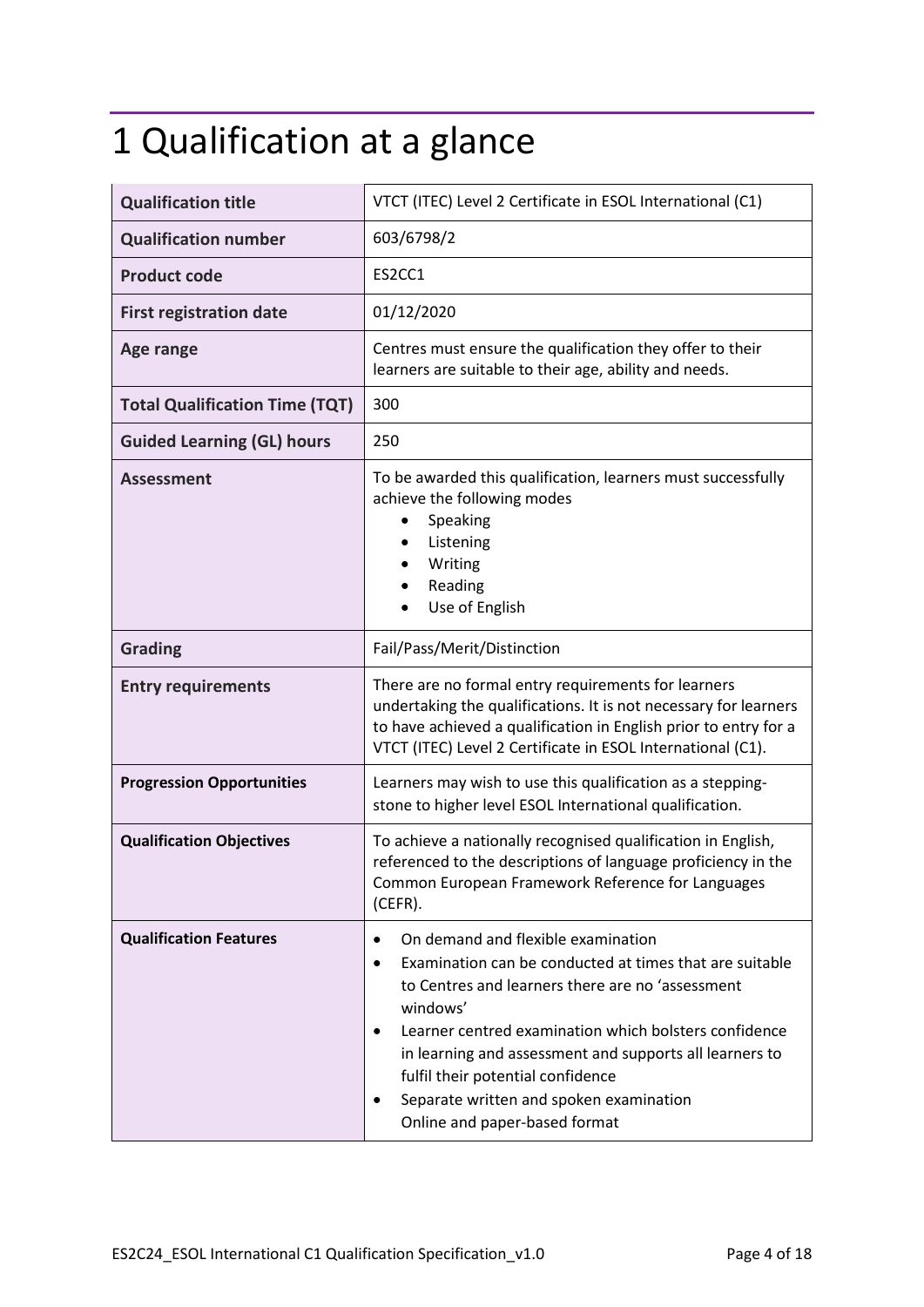### <span id="page-4-0"></span>2 About this qualification

#### <span id="page-4-1"></span>2.1 Who is this qualification for?

The VTCT (ITEC) ESOL International qualifications are designed for learners who

- are not native speakers of English and wish to achieve a high quality internationally recognised qualification in English language that is available and recognised worldwide
- wish to study a new language
- need English language for everyday or work
- require an externally recognised certificate

The Qualifications are recognised in the UK and globally and are a reference to the descriptions of language proficiency in the Common European Framework Reference for Languages (CEFR).

CEFR available:<https://www.coe.int/en/web/common-european-framework-reference-languages>

There are six qualifications within VTCT (ITEC) ESOL International suite of qualifications offering learners a vertical progression route. From A1 for novices up to C2 for those who have mastered the language. The VTCT (ITEC) Level 2 Certificate in ESOL International (C1) proficiency level of the Common European Framework of Reference (CEFR). The qualifications assess the learners' competency in all five skills speaking, listening, reading, writing and use of English.

| Common<br><b>European</b><br><b>Framework of</b><br>Reference<br>(CEFR) Level | <b>VTCT (ITEC) ESOL International qualifications</b>                        | <b>Equivalent UK Levels</b> |
|-------------------------------------------------------------------------------|-----------------------------------------------------------------------------|-----------------------------|
| Basic user                                                                    | VTCT (ITEC) Entry Level Certificate in ESOL<br>International (Entry 1) (A1) | Entry Level 1               |
| Basic user                                                                    | VTCT (ITEC) Entry Level Certificate in ESOL<br>International (Entry 2) (A2) | Entry Level 2               |
| Independent<br>user                                                           | VTCT (ITEC) Entry Level Certificate in ESOL<br>International (Entry 3) (B1) | Entry Level 3               |
| Independent<br>user                                                           | VTCT (ITEC) Level 1 Certificate in ESOL<br>International (B2)               | Level 1                     |
| Proficient user                                                               | VTCT (ITEC) Level 2 Certificate in ESOL<br>International (C1)               | Level 2                     |
| Proficient user                                                               | VTCT (ITEC) Level 3 Certificate in ESOL<br>International (C2)               | Level 3                     |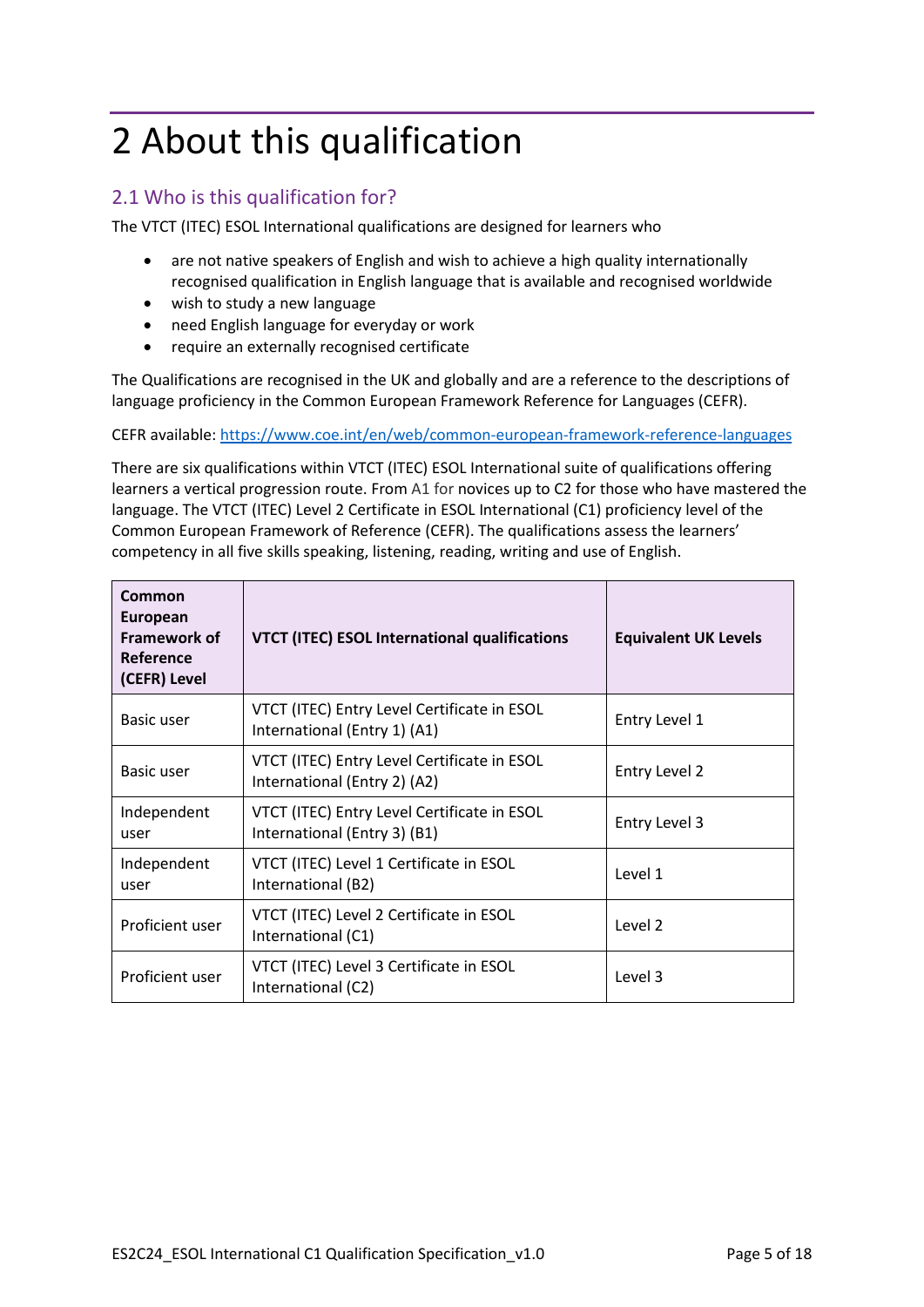#### <span id="page-5-0"></span>2.2 The Common European Framework of Reference for Languages (CEFR)

The Common European Framework of Reference for Languages (CEFR) is an international standard for describing language ability. It describes language ability on a six-point scale, from A1 for novices, up to C2 for those who have mastered the language. This makes it easy for anyone involved in language teaching, learning and testing, such as teachers or learners, to see the level of different qualifications. It also means that employers and educational institutions can easily compare our qualifications to other examinations in their country.

| <b>Basic</b>      |                | A1 - Can understand and use familiar everyday expressions and very<br>basic phrases aimed at the satisfaction of needs of a concrete type. Can<br>introduce him/herself and others and can ask and answer questions<br>about personal details such as where he/she lives, people he/she knows<br>and things he/she has. Can interact in a simple way provided the other<br>person talks slowly and clearly and is prepared to help.                                                                         |
|-------------------|----------------|-------------------------------------------------------------------------------------------------------------------------------------------------------------------------------------------------------------------------------------------------------------------------------------------------------------------------------------------------------------------------------------------------------------------------------------------------------------------------------------------------------------|
| user              |                | A2 – Can understand sentences and frequently used expressions related<br>to areas of most immediate relevance (e.g. very basic personal and<br>family information, shopping, local geography, employment). Can<br>communicate in simple and routine tasks requiring a simple and direct<br>exchange of information on familiar and routine matters. Can describe in<br>simple terms aspects of his/her background, immediate environment<br>and matters in areas of immediate need.                         |
| Independent       |                | B1 - Can understand the main points of clear standard input on familiar<br>matters regularly encountered in work, school, leisure, etc. Can deal with<br>most situations likely to arise whilst travelling in an area where the<br>language is spoken. Can produce simple connected text on topics, which<br>are familiar, or of personal interest. Can describe experiences and<br>events, dreams, hopes & ambitions and briefly give reasons and<br>explanations for opinions and plans.                  |
| user              | <b>B2</b>      | B2 - Can understand the main ideas of complex text on both concrete<br>and abstract topics, including technical discussions in his/her field of<br>specialisation. Can interact with a degree of fluency and spontaneity that<br>makes regular interaction with native speakers quite possible without<br>strain for either party. Can produce clear, detailed text on a wide range<br>of subjects and explain a viewpoint on a topical issue giving the<br>advantages and disadvantages of various options |
| <b>Proficient</b> |                | $C1$ – Can understand a wide range of demanding, longer texts, and<br>recognise implicit meaning. Can express him/herself fluently and<br>spontaneously without much obvious searching for expressions. Can use<br>language flexibly and effectively for social, academic and professional<br>purposes. Can produce clear, well-structured, detailed text on complex<br>subjects, showing controlled use of organisational patterns, connectors<br>and cohesive devices.                                    |
| user              | C <sub>2</sub> | C2 - Can understand with ease virtually everything heard or read. Can<br>summarise information from different spoken and written sources,<br>reconstructing arguments and accounts in a coherent presentation. Can<br>express him/herself spontaneously, very fluently and precisely,<br>differentiating finer shades of meaning even in more complex situations.                                                                                                                                           |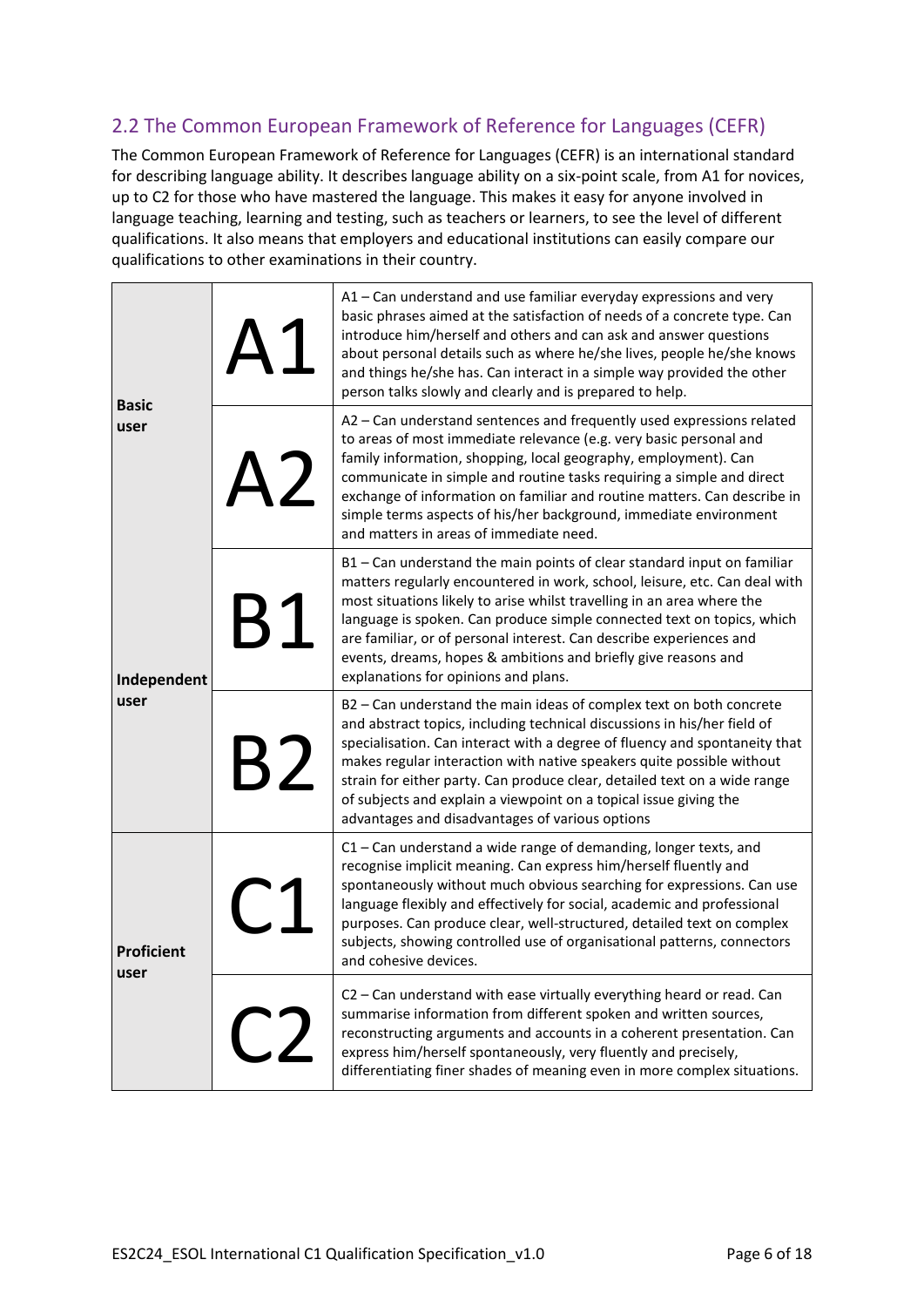#### <span id="page-6-0"></span>2.2 What does this qualification cover?

The qualification includes five mandatory modes which assess the learners' skills and competency in all five skills; speaking, listening, reading, writing and use of English.

| <b>Mode title</b> | <b>Level</b> |
|-------------------|--------------|
| Speaking          | Level 2      |
| Listening         | Level 2      |
| Reading           | Level 2      |
| Use of English    | Level 2      |
| Writing           | Level 2      |

#### <span id="page-6-1"></span>2.3 What could this qualification lead to?

VTCT (ITEC) ESOL International qualifications are designed for learners who are not native speakers of English and who wish to achieve a high quality, internationally recognised qualification in English. VTCT (ITEC) ESOL International qualifications are suitable for learners wishing to improve their general English or for learners who wish to enter into higher education or professional employment in the UK or elsewhere. Learners can progress through VTCT's suite of ESOL international qualifications:

- VTCT (ITEC) Entry Level Certificate in ESOL International (Entry 1) (A1)
- VTCT (ITEC) Entry Level Certificate in ESOL International (Entry 2) (A2)
- VTCT (ITEC) Entry Level Certificate in ESOL International (Entry 3) (B1)
- VTCT (ITEC) Level 1 Certificate in ESOL International (B2)
- VTCT (ITEC) Level 2 Certificate in ESOL International (C1)
- VTCT (ITEC) Level 3 Certificate in ESOL International (C2)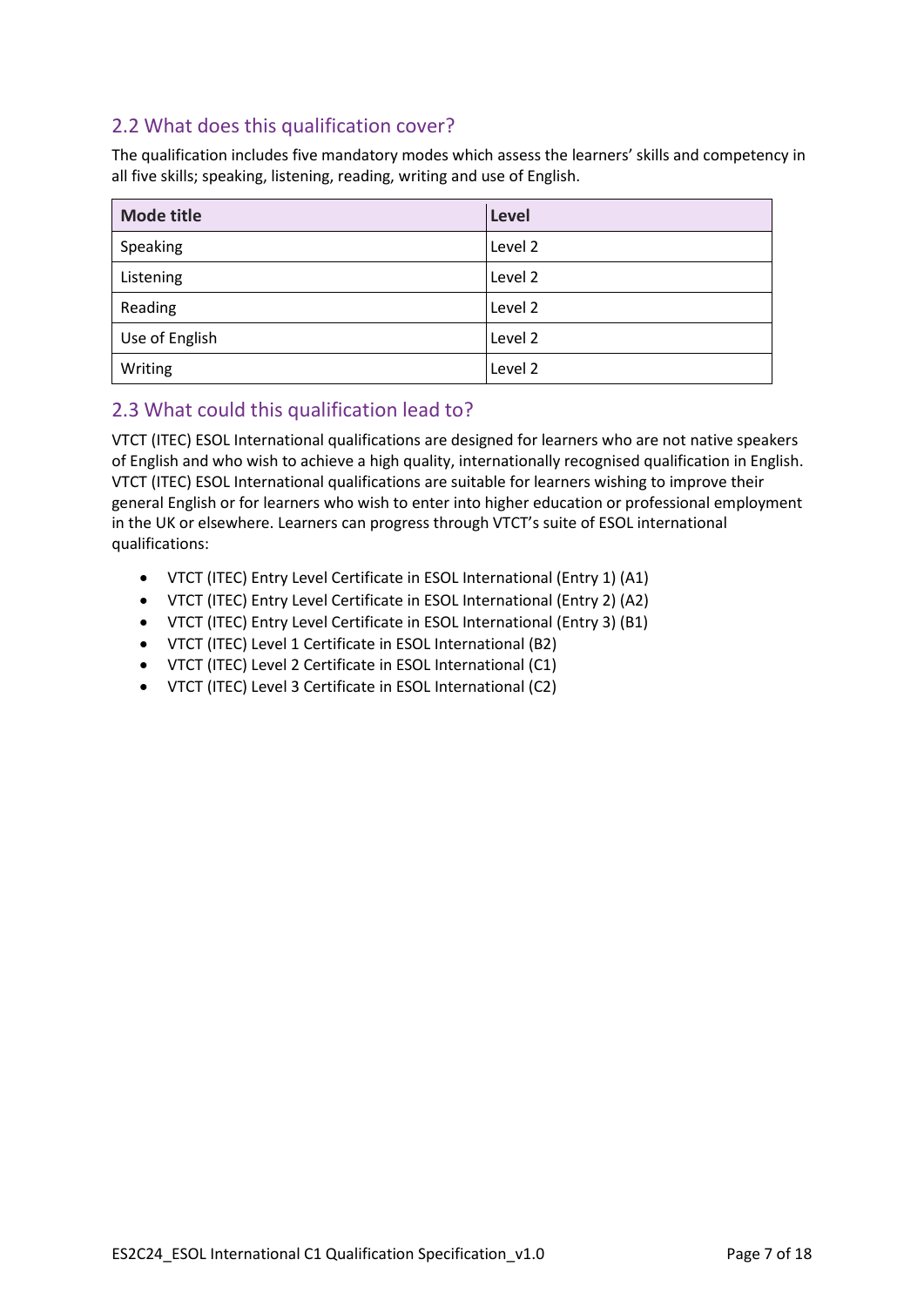## <span id="page-7-0"></span>3 Qualification structure

#### <span id="page-7-1"></span>3.1 Qualification structure

To be awarded the VTCT (ITEC) Level 2 Certificate in ESOL International (C1) learners must achieve an overall Pass grade from assessment modes as detailed in section 4.

| <b>Mandatory mode</b> | <b>Level</b> |
|-----------------------|--------------|
| Listening             | Level 2      |
| Reading               | Level 2      |
| Writing               | Level 2      |
| Use of English        | Level 2      |
| Speaking              | Level 2      |

#### <span id="page-7-2"></span>3.2 Total Qualification Time (TQT)

TQT is defined under the Ofqual General Conditions of Recognition, General Condition J1.8, as the number of notional hours which represents an estimate of the total amount of time that could reasonably be expected to be required in order for a learner to achieve and demonstrate achievement of the level of attainment necessary for the award of a qualification.

TQT is comprised of the following two elements:

- the number of hours which an awarding organisation has assigned to a qualification for Guided Learning, and
- an estimate of the number of hours a learner will reasonably be likely to spend in preparation, study or any other form of participation in education or training, including assessment, which takes place as directed – but, unlike Guided Learning, not under the immediate guidance or supervision of – a lecturer, supervisor, tutor or other appropriate provider of education or training.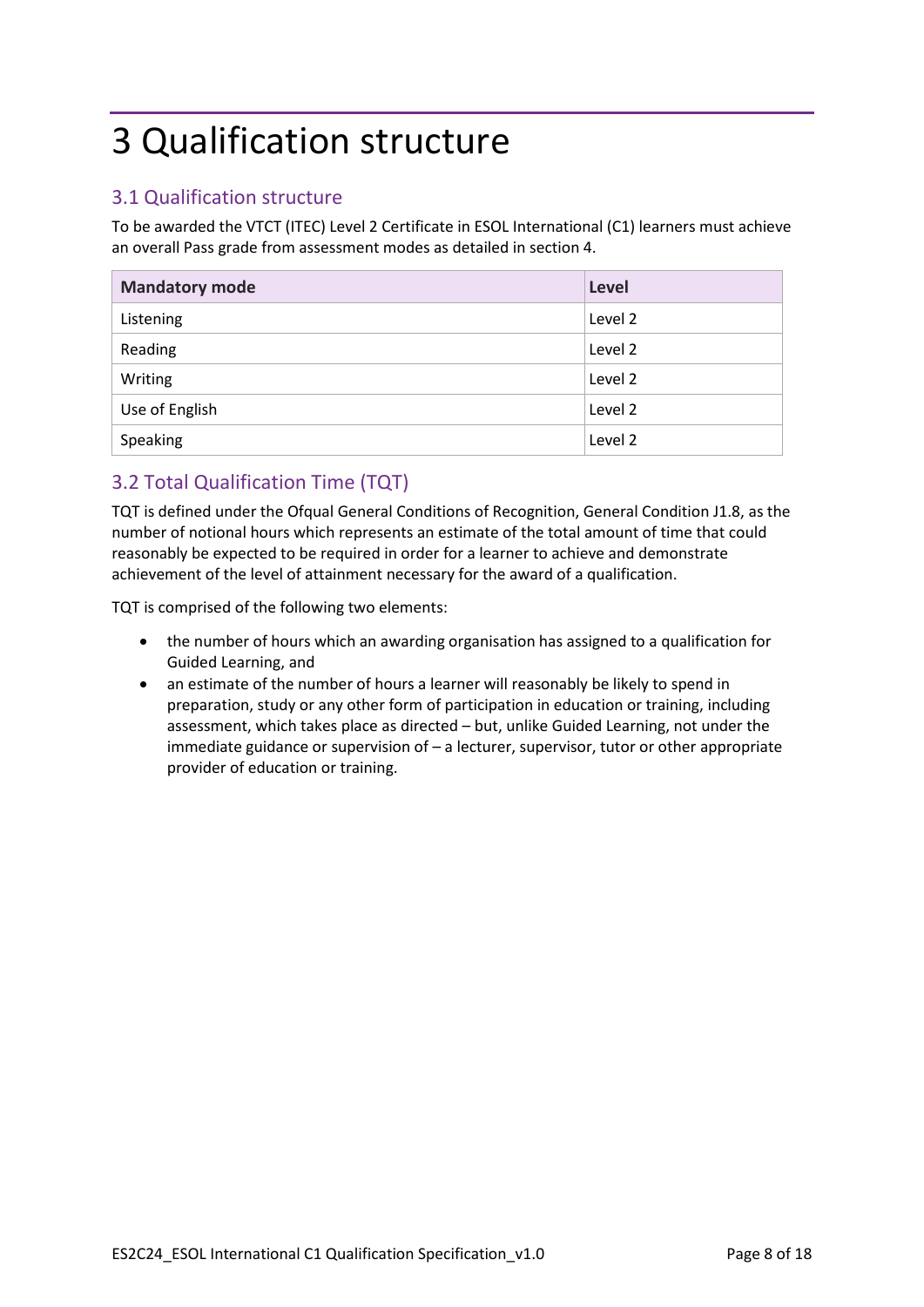### <span id="page-8-0"></span>4 Guidance on assessment

#### <span id="page-8-1"></span>4.1 Summary of assessment methods

The VTCT (ITEC) Level 2 Certificate in ESOL International (C1), listening, reading, use of English and writing modes of assessment are assessed by either a paper based or online examination which are externally set and quality assured by VTCT (ITEC). Learners are required to take all five assessment modes in order to receive an overall grade and be eligible for certification. The speaking mode of the qualification is internally assessed by the centres speech assessor and interlocutor and externally quality assured by VTCT.

| <b>Mode of Assessment</b><br>(Paper-based or online)                      | <b>Assessment</b><br><b>Method</b> | <b>Examination Conditions</b> | <b>Speaking</b><br>Assessment-<br><b>Controlled</b> |
|---------------------------------------------------------------------------|------------------------------------|-------------------------------|-----------------------------------------------------|
| Use of English                                                            |                                    |                               |                                                     |
| Listening                                                                 |                                    |                               |                                                     |
| Reading                                                                   | <b>Written Examination</b>         |                               |                                                     |
| Writing                                                                   |                                    |                               |                                                     |
| <b>Practical Oral</b><br>Speaking<br><b>Examination (Face to</b><br>Face) |                                    |                               |                                                     |

#### <span id="page-8-2"></span>4.2 Examination

The theory examination is closed book and consists of one paper. The paper includes a range of tasks including multiple-choice, true and false questions as well as a writing task. Learners must sit the examination for listening, reading, writing and use of English in one session. The speaking mode of the assessment can be scheduled by the centre on the same day as the examination or on a different day.

| Mode of<br><b>Assessment</b>                                                                                               | <b>Assessment Type</b>                                    | <b>Total Timing</b> | Weighting |
|----------------------------------------------------------------------------------------------------------------------------|-----------------------------------------------------------|---------------------|-----------|
| Listening                                                                                                                  |                                                           | 30 minutes          | 20%       |
| Use of English                                                                                                             | Written<br>Examination $-$<br>completed in one<br>session | 150 minutes         | 20%       |
| Reading                                                                                                                    |                                                           |                     | 20%       |
| Writing                                                                                                                    |                                                           |                     | 20%       |
| <b>Practical Oral</b><br><b>Examination (Face</b><br>to Face) - taken<br>Speaking<br>independently of<br>the written paper |                                                           | 12 minutes          | 20%       |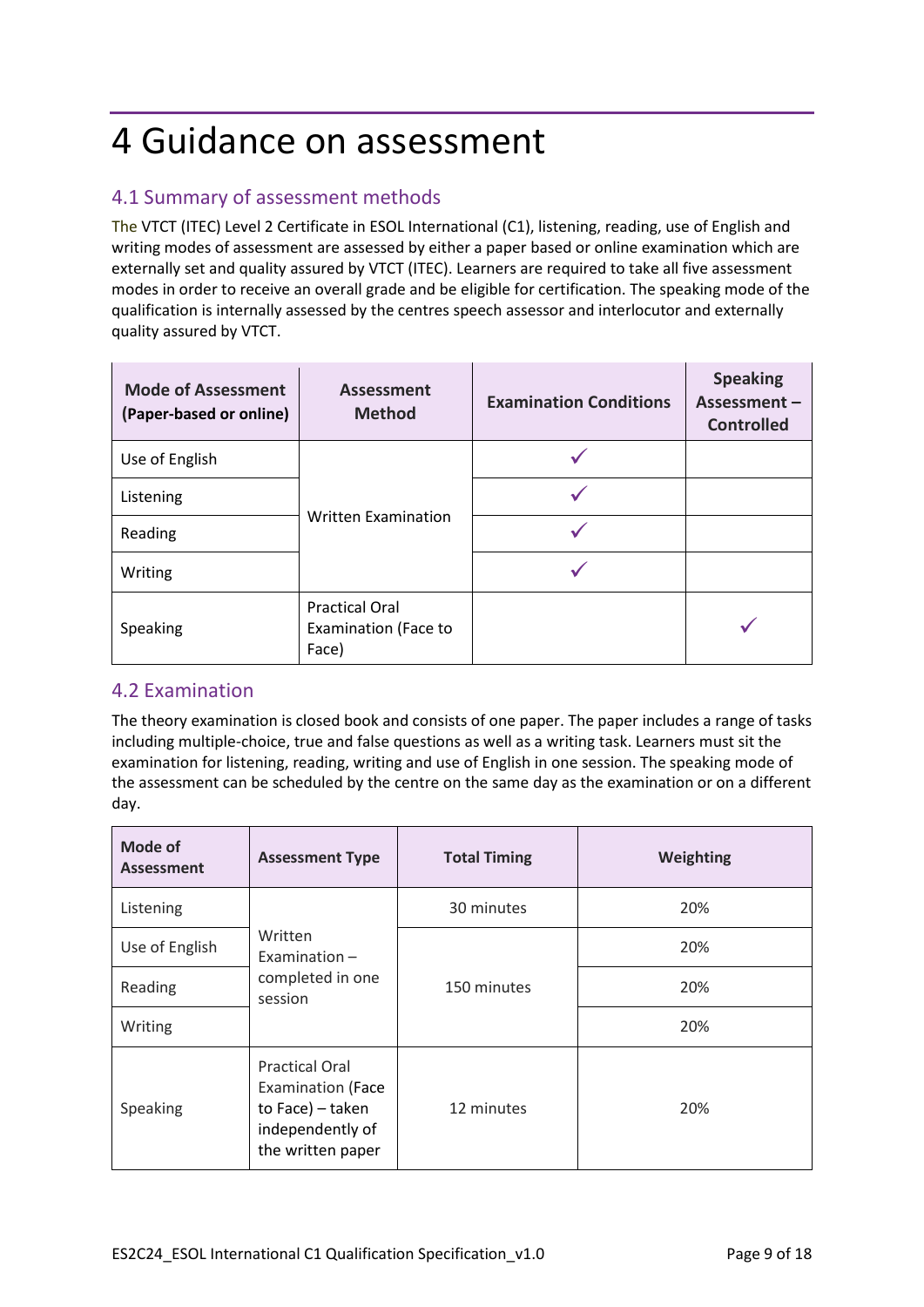Learners must achieve a minimum of 50% aggregate score across all modes of assessment in order to pass the VTCT (ITEC) Level 2 Certificate in ESOL International (C1) qualification. The qualification is graded Fail/Pass/Merit/Distinction.

| <b>Qualification</b>                                          | Fail      | <b>Pass</b>   | <b>Merit</b> | <b>Distinction</b> |
|---------------------------------------------------------------|-----------|---------------|--------------|--------------------|
| VTCT (ITEC) Level 2 Certificate<br>in ESOL International (C1) | Below 50% | $50\% - 64\%$ | 65% - 79%    | 80% and above      |

Examinations must be taken under examination conditions in accordance with VTCT (ITEC) Certificate in ESOL International policies and procedures for conducting ESOL International assessments. The pertinent documentation can be found on the VTCT website [\(www.vtct.org.uk\)](http://www.vtct.org.uk/).

#### <span id="page-9-0"></span>4.2.1 Retaking examinations

Learners who fail to achieve the required Pass mark are permitted to re-sit after having sufficient teaching and additional study time. There is no limit to the number of retakes a learner can attempt.

#### <span id="page-9-1"></span>4.2.2 Reasonable adjustments and special considerations

A reasonable adjustment is an adjustment made to an assessment for a qualification that is approved or set in place before an assessment activity takes place; it constitutes an arrangement to give the learner access to the qualification.

Information on the reasonable adjustments and special considerations allowed for the external theory examination within this qualification can be found on the VTCT website [\(www.vtct.org.uk\)](http://www.vtct.org.uk/).

#### <span id="page-9-2"></span>4.3 Spot Checking

In addition to the scheduled examinations, targeted and unannounced spot checks of centres delivering this qualification will be undertaken as part of the awarding organisation's formal quality assurance process.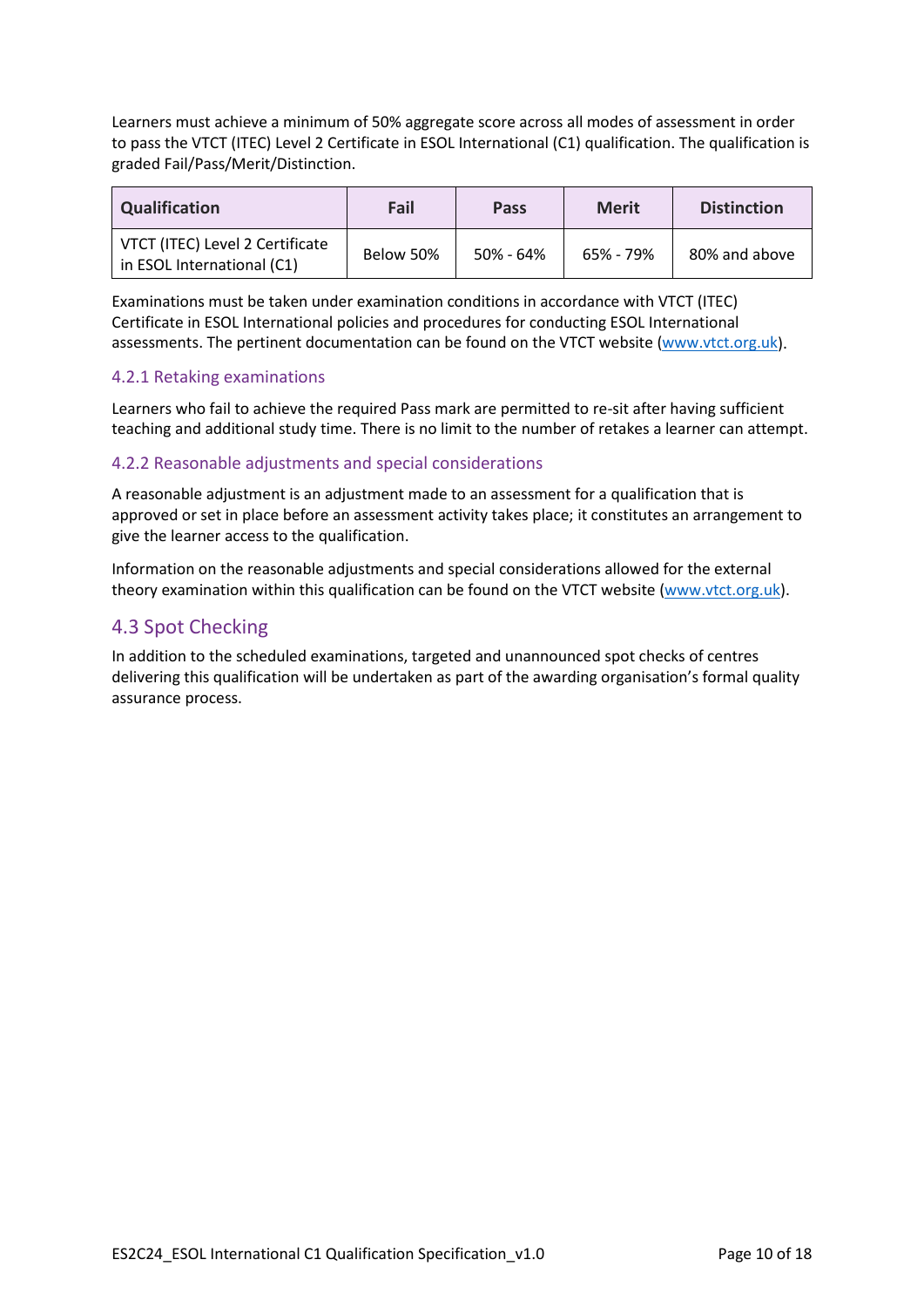### <span id="page-10-0"></span>5 Support and guidance

A VTCT (ITEC) ESOL International guidance documentation is available to support qualification delivery and assessment.

For more information, visit the VTCT website [\(www.vtct.org.uk\)](http://www.vtct.org.uk/).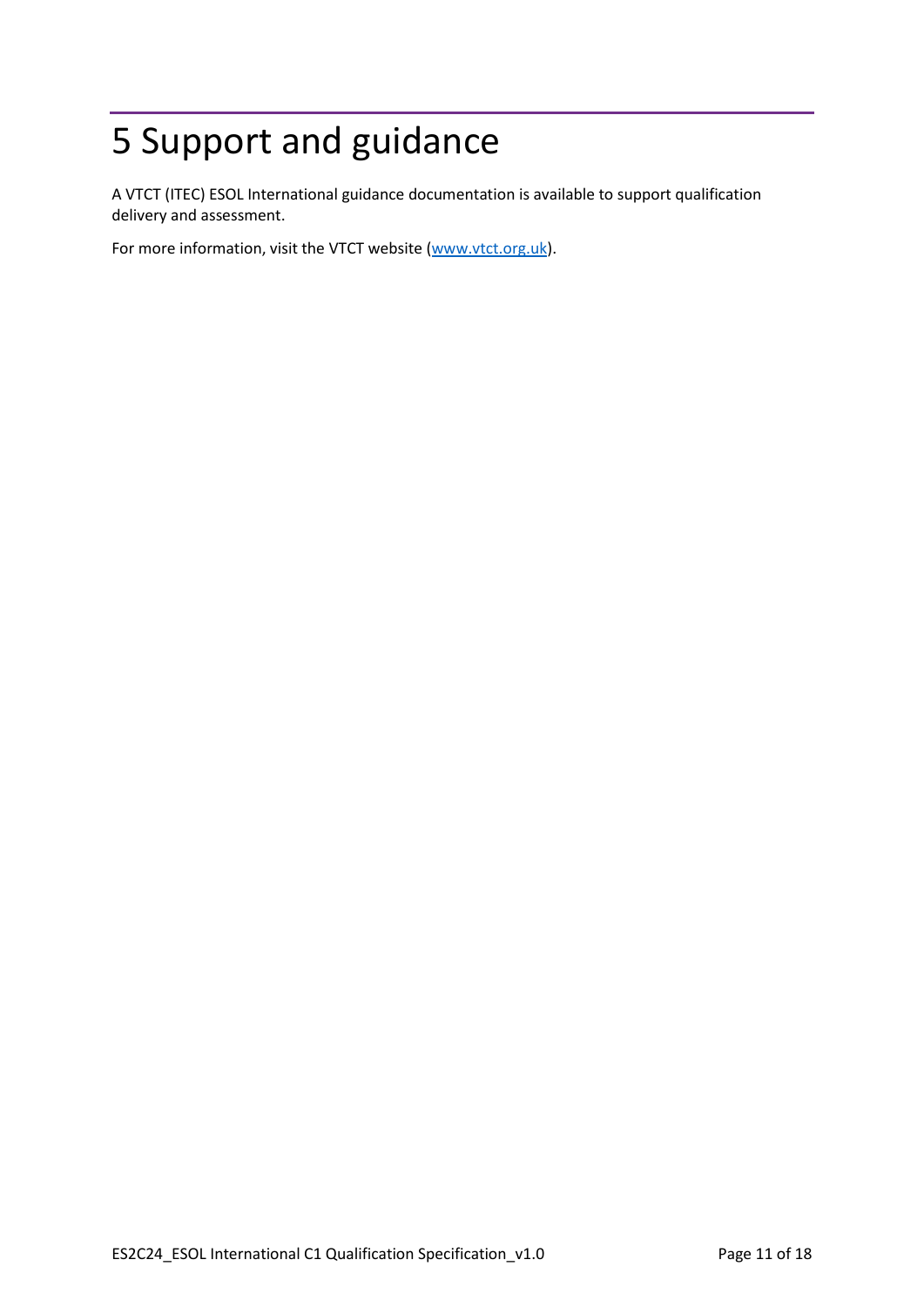### <span id="page-11-0"></span>6 Glossary

| <b>Product code</b>                                                                 | The code allocated by the awarding organisation. This should be<br>used when communicating directly with the awarding<br>organisation.                                                                                                                                                                                                                                                                              |
|-------------------------------------------------------------------------------------|---------------------------------------------------------------------------------------------------------------------------------------------------------------------------------------------------------------------------------------------------------------------------------------------------------------------------------------------------------------------------------------------------------------------|
| <b>Title</b>                                                                        | Reflects the content of the qualification.                                                                                                                                                                                                                                                                                                                                                                          |
| Level                                                                               | This represents the level of achievement and is aligned to the<br>Common European Framework Reference for Languages (CEFR).                                                                                                                                                                                                                                                                                         |
| <b>Guided Learning (GL) hours</b>                                                   | The qualification has GL assigned to them. This is the time a<br>learner spends:<br>being taught or given instruction by a lecturer, tutor,<br>supervisor or other appropriate provider of education or<br>training.                                                                                                                                                                                                |
| <b>Learning outcomes</b>                                                            | Specify what a learner will know and understand as a result of<br>completing the qualification. These are covered in the<br>qualification handbook.                                                                                                                                                                                                                                                                 |
| <b>Assessment criteria</b>                                                          | Assessment criteria specify the minimum standard required by<br>the learner to achieve the relevant grade. Learners must provide<br>sufficient and valid evidence to achieve the grade. These are<br>covered in the qualification handbook.                                                                                                                                                                         |
| <b>Indicative content</b>                                                           | Provides the basis for the teaching, learning and assessment of<br>each learning outcome. Teachers and tutors should ensure that<br>the full breadth of qualification content is delivered.                                                                                                                                                                                                                         |
| <b>Assessment requirements</b>                                                      | Details the assessments that must be completed and achieved to<br>be awarded the qualification. For more information on<br>assessment methods see Section 4 of this specification.                                                                                                                                                                                                                                  |
| <b>The Common European</b><br><b>Framework of Reference</b><br>for Languages (CEFR) | The Common European Framework of Reference for Languages<br>(CEF or CEFR) devised by the Council of Europe as a way of<br>standardising the levels of language competencies. The CEFR<br>organises language proficiency in six levels, A1 to C2, which can<br>be regrouped into three broad levels: Basic User, Independent<br>User and Proficient and User The levels are defined through<br>'can-do' descriptors. |
| <b>Mode</b>                                                                         | ESOL International qualifications assess the four modes of<br>(listening, speaking, reading and writing plus the use of English).                                                                                                                                                                                                                                                                                   |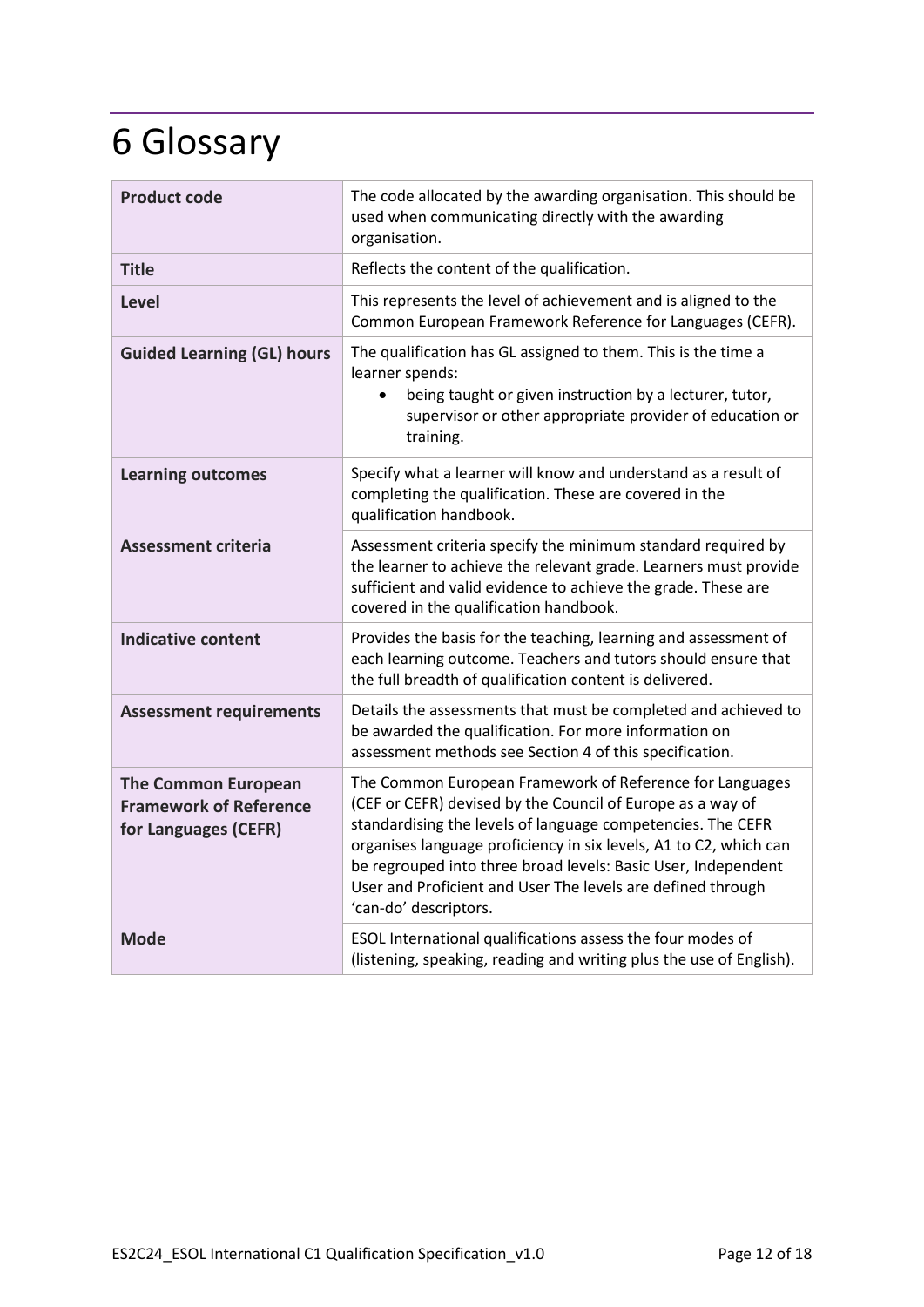### Appendix - Common Reference Levels

#### 1. Global scale

<span id="page-12-0"></span>

| Proficient user  | C <sub>2</sub> | Can understand with ease virtually everything heard or read. Can summarise information from different spoken and written sources, reconstructing<br>arguments and accounts in a coherent presentation. Can express him/herself spontaneously, very fluently and precisely, differentiating finer shades of<br>meaning even in more complex situations.                                                                                                                                         |
|------------------|----------------|------------------------------------------------------------------------------------------------------------------------------------------------------------------------------------------------------------------------------------------------------------------------------------------------------------------------------------------------------------------------------------------------------------------------------------------------------------------------------------------------|
|                  | C <sub>1</sub> | Can understand a wide range of demanding, longer texts, and recognise implicit meaning. Can express him/herself fluently and spontaneously without<br>much obvious searching for expressions. Can use language flexibly and effectively for social, academic and professional purposes. Can produce clear,<br>well-structured, detailed text on complex subjects, showing controlled use of organisational patterns, connectors and cohesive devices.                                          |
| Independent user | <b>B2</b>      | Can understand the main ideas of complex text on both concrete and abstract topics, including technical discussions in his/her field of specialisation.<br>Can interact with a degree of fluency and spontaneity that makes regular interaction with native speakers quite possible without strain for either party.<br>Can produce clear, detailed text on a wide range of subjects and explain a viewpoint on a topical issue giving the advantages and disadvantages of<br>various options. |
|                  | <b>B1</b>      | Can understand the main points of clear standard input on familiar matters regularly encountered in work, school, leisure, etc. Can deal with most<br>situations likely to arise whilst travelling in an area where the language is spoken. Can produce simple connected text on topics, which are familiar, or of<br>personal interest. Can describe experiences and events, dreams, hopes & ambitions and briefly give reasons and explanations for opinions and plans.                      |
| user             | A2             | Can understand sentences and frequently used expressions related to areas of most immediate relevance (e.g. very basic personal and family<br>information, shopping, local geography, employment). Can communicate in simple and routine tasks requiring a simple and direct exchange of<br>information on familiar and routine matters. Can describe in simple terms aspects of his/her background, immediate environment and matters in areas<br>of immediate need.                          |
| <b>Basic</b>     | A1             | Can understand and use familiar everyday expressions and very basic phrases aimed at the satisfaction of needs of a concrete type. Can introduce<br>him/herself and others and can ask and answer questions about personal details such as where he/she lives, people he/she knows and things he/she<br>has. Can interact in a simple way provided the other person talks slowly and clearly and is prepared to help.                                                                          |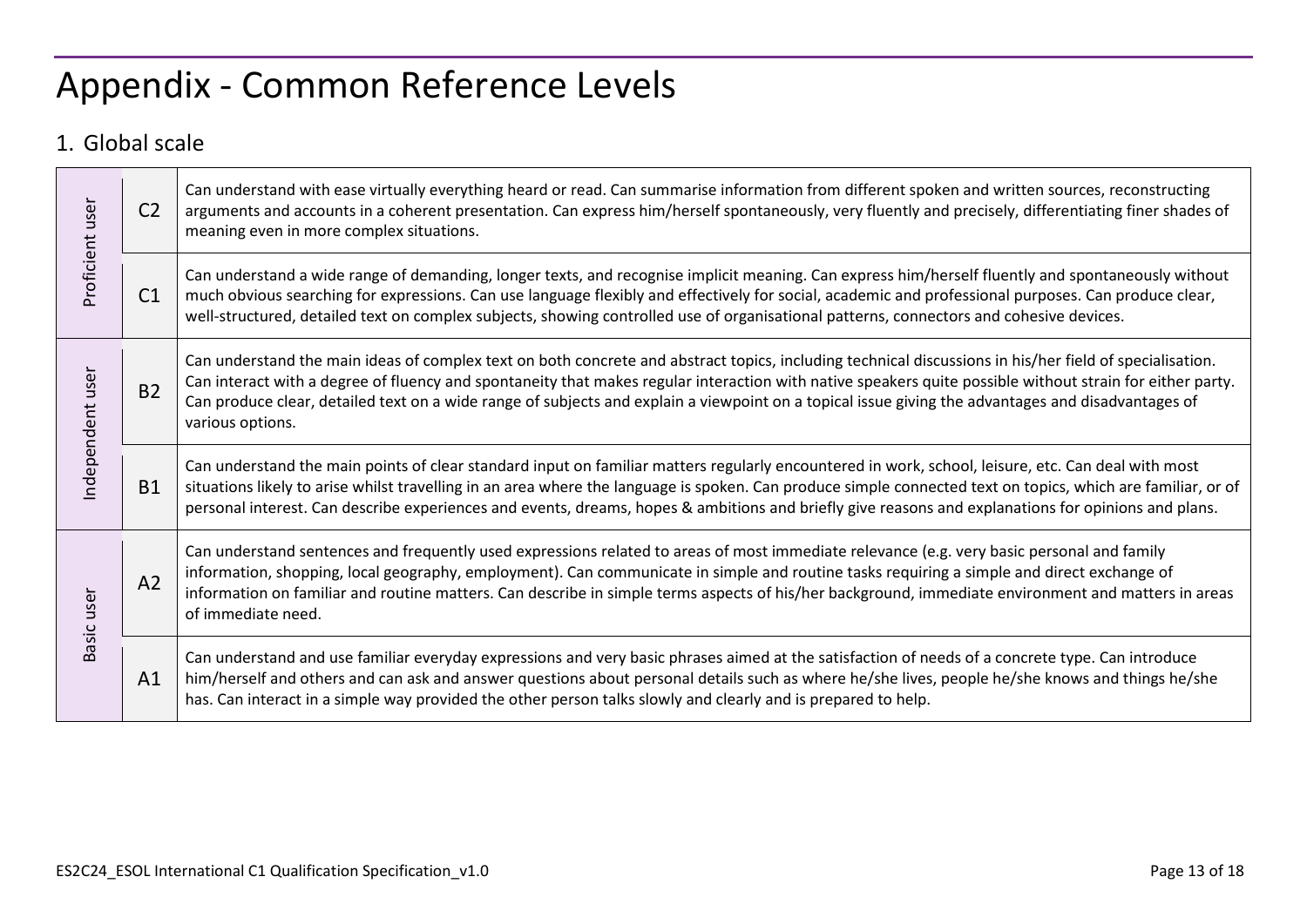### 2. Self-assessment grid

|                | Reception                                                                                                                                                                                                                                                                               |                                                                                                                                                                                                                                           | Interaction                                                                                                                                                                                                                                                                                                                                                                                     |                                                                                                                                                 | Production                                                                                                                                                                                                                                 |                                                                                                                                                                                                                                                                                                                                                          |
|----------------|-----------------------------------------------------------------------------------------------------------------------------------------------------------------------------------------------------------------------------------------------------------------------------------------|-------------------------------------------------------------------------------------------------------------------------------------------------------------------------------------------------------------------------------------------|-------------------------------------------------------------------------------------------------------------------------------------------------------------------------------------------------------------------------------------------------------------------------------------------------------------------------------------------------------------------------------------------------|-------------------------------------------------------------------------------------------------------------------------------------------------|--------------------------------------------------------------------------------------------------------------------------------------------------------------------------------------------------------------------------------------------|----------------------------------------------------------------------------------------------------------------------------------------------------------------------------------------------------------------------------------------------------------------------------------------------------------------------------------------------------------|
|                | Listening                                                                                                                                                                                                                                                                               | Reading                                                                                                                                                                                                                                   | Spoken interaction                                                                                                                                                                                                                                                                                                                                                                              | Written interaction                                                                                                                             | Spoken production                                                                                                                                                                                                                          | Written production                                                                                                                                                                                                                                                                                                                                       |
| C <sub>2</sub> | I have no difficulty in<br>understanding any kind of<br>spoken language, whether<br>live or broadcast, even when<br>delivered at fast native<br>speed, provided I have some<br>time to get familiar with the<br>accent.                                                                 | I can read with ease virtually<br>all forms of the written<br>language, including abstract,<br>structurally or linguistically<br>complex texts such as<br>manuals, specialised articles<br>and literary works.                            | I can take part effortlessly in<br>any conversation or<br>discussion and have a good<br>familiarity with idiomatic<br>expressions and<br>colloquialisms. I can express<br>myself fluently and convey<br>finer shades of meaning<br>precisely. If I do have a<br>problem I can backtrack and<br>restructure around the<br>difficulty so smoothly that<br>other people are hardly<br>aware of it. | I can express myself with<br>clarity and precision, relating<br>to the addressee flexibly and<br>effectively in an assured,<br>personal, style. | I can present a clear,<br>smoothly-flowing<br>description or argument in a<br>style appropriate to the<br>context and with an<br>effective logical structure<br>which helps the recipient to<br>notice and remember<br>significant points. | I can write clear, smoothly<br>flowing text in an<br>appropriate style. I can write<br>complex letters, reports or<br>articles, which present a<br>case with an effective logical<br>structure, which helps the<br>recipient to notice and<br>remember significant points.<br>I can write summaries and<br>reviews of professional or<br>literary works. |
| C <sub>1</sub> | I can understand extended<br>speech even when it is not<br>clearly structured and when<br>relationships are only<br>implied and not signalled<br>explicitly. I can understand<br>television programmes and<br>films without too much<br>effort.                                         | I can understand long and<br>complex factual and literary<br>texts, appreciating<br>distinctions of style. I can<br>understand specialised<br>articles and longer technical<br>instructions, even when they<br>do not relate to my field. | I can express myself fluently<br>and spontaneously without<br>much obvious searching for<br>expressions. I can use<br>language flexibly and<br>effectively for social and<br>professional purposes. I can<br>formulate ideas and<br>opinions with precision and<br>relate my contribution<br>skilfully to those of other<br>speakers.                                                           |                                                                                                                                                 | I can present clear, detailed<br>descriptions of complex<br>subjects integrating sub-<br>themes, developing<br>particular points and<br>rounding off with an<br>appropriate conclusion.                                                    | I can express myself in clear,<br>well-structured text,<br>expressing points of view at<br>some length. I can write<br>detailed expositions of<br>complex subjects in an essay<br>or a report, underlining what<br>I consider to be the salient<br>issues. I can write different<br>kinds of texts in a style<br>appropriate to the reader in<br>mind.   |
| <b>B2</b>      | I can understand extended<br>speech and lectures and<br>follow even complex lines of<br>argument provided the topic<br>is reasonably familiar. I can<br>understand most TV news<br>and current affairs<br>programmes. I can<br>understand the majority of<br>films in standard dialect. | I can read articles and<br>reports concerned with<br>contemporary problems in<br>which the writers adopt<br>particular stances or<br>viewpoints. I can understand<br>contemporary literary prose.                                         | I can interact with a degree<br>of fluency and spontaneity<br>that makes regular<br>interaction with native<br>speakers quite possible. I<br>can take an active part in<br>discussion in familiar<br>contexts, accounting for and<br>sustaining my views.                                                                                                                                       | I can write letters<br>highlighting the personal<br>significance of events and<br>experiences.                                                  | I can present clear, detailed<br>descriptions on a wide range<br>of subjects related to my<br>field of interest. I can explain<br>a viewpoint on a topical<br>issue giving the advantages<br>and disadvantages of various<br>options.      | I can write clear, detailed<br>text on a wide range of<br>subjects related to my<br>interests. I can write an<br>essay or report, passing on<br>information or giving<br>reasons in support of or<br>against a particular point of<br>view.                                                                                                              |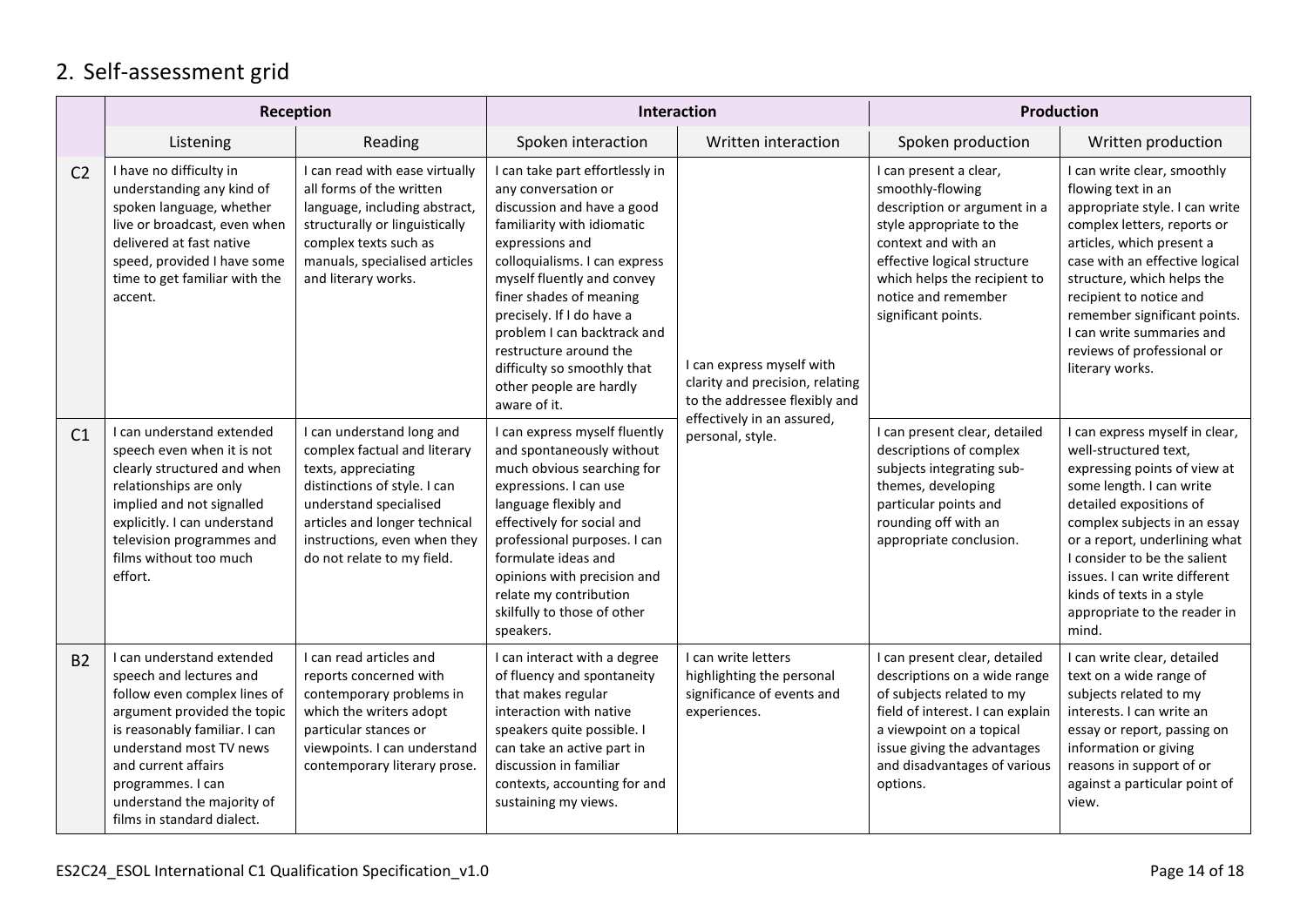|                | Reception                                                                                                                                                                                                                                                                                                                                            |                                                                                                                                                                                                                                                      | Interaction                                                                                                                                                                                                                                                                                                                   |                                                                                                                                                                                                                                  | <b>Production</b>                                                                                                                                                                                                                                                                                     |                                                                                                                                  |
|----------------|------------------------------------------------------------------------------------------------------------------------------------------------------------------------------------------------------------------------------------------------------------------------------------------------------------------------------------------------------|------------------------------------------------------------------------------------------------------------------------------------------------------------------------------------------------------------------------------------------------------|-------------------------------------------------------------------------------------------------------------------------------------------------------------------------------------------------------------------------------------------------------------------------------------------------------------------------------|----------------------------------------------------------------------------------------------------------------------------------------------------------------------------------------------------------------------------------|-------------------------------------------------------------------------------------------------------------------------------------------------------------------------------------------------------------------------------------------------------------------------------------------------------|----------------------------------------------------------------------------------------------------------------------------------|
|                | Listening                                                                                                                                                                                                                                                                                                                                            | Reading                                                                                                                                                                                                                                              | Spoken interaction                                                                                                                                                                                                                                                                                                            | Written interaction                                                                                                                                                                                                              | Spoken production                                                                                                                                                                                                                                                                                     | Written production                                                                                                               |
| <b>B1</b>      | I can understand the main<br>points of clear standard<br>speech on familiar matters<br>regularly encountered in<br>work, school, leisure, etc. I<br>can understand the main<br>point of many radio or TV<br>programmes on current<br>affairs or topics of personal<br>or professional interest<br>when the delivery is<br>relatively slow and clear. | I can understand texts that<br>consist mainly of high<br>frequency every day or job-<br>related language. I can<br>understand the description<br>of events, feelings and<br>wishes in personal letters.                                              | I can deal with most<br>situations likely to arise<br>whilst travelling in an area<br>where the language is<br>spoken. I can enter<br>unprepared into<br>conversation on topics that<br>are familiar, of personal<br>interest or pertinent to<br>everyday life (e.g. family,<br>hobbies, work, travel and<br>current events). | I can write personal letters<br>describing experiences and<br>impressions.                                                                                                                                                       | I can connect phrases in a<br>simple way in order to<br>describe experiences and<br>events, my dreams, hopes &<br>ambitions. I can briefly give<br>reasons and explanations for<br>opinions and plans. I can<br>narrate a story or relate the<br>plot of a book or film and<br>describe my reactions. | I can write straightforward<br>connected text on topics,<br>which are familiar, or of<br>personal interest.                      |
| A <sub>2</sub> | I can understand phrases<br>and the highest frequency<br>vocabulary related to areas<br>of most immediate personal<br>relevance (e.g. very basic<br>personal and family<br>information, shopping, local<br>geography, employment). I<br>can catch the main point in<br>short, clear, simple<br>messages and<br>announcements.                        | I can read very short, simple<br>texts. I can find specific,<br>predictable information in<br>simple everyday material<br>such as advertisements,<br>prospectuses, menus and<br>timetables and I can<br>understand short simple<br>personal letters. | I can communicate in simple<br>and routine tasks requiring a<br>simple and direct exchange<br>of information on familiar<br>topics and activities. I can<br>handle very short social<br>exchanges, even though I<br>can't usually understand<br>enough to keep the<br>conversation going myself.                              | I can write short, simple<br>notes and messages relating<br>to matters in areas of<br>immediate need. I can write<br>a very simple personal<br>letter, for example thanking<br>someone for something.                            | I can use a series of phrases<br>and sentences to describe in<br>simple terms my family and<br>other people, living<br>conditions, my educational<br>background and my present<br>or most recent job.                                                                                                 | I can write a series of simple<br>phrases and sentences<br>linked with simple<br>connectors like, "and", "but"<br>and "because". |
| A1             | I can recognise familiar<br>words and very basic<br>phrases concerning myself,<br>my family and immediate<br>concrete surroundings when<br>people speak slowly and<br>clearly.                                                                                                                                                                       | I can understand familiar<br>names, words and very<br>simple sentences, for<br>example on notices and<br>posters or in catalogues.                                                                                                                   | I can interact in a simple way<br>provided the other person is<br>prepared to repeat or<br>rephrase things at a slower<br>rate of speech and help me<br>formulate what I'm trying to<br>say. I can ask and answer<br>simple questions in areas of<br>immediate need or on very<br>familiar topics.                            | I can write a short, simple<br>postcard, for example<br>sending holiday greetings. I<br>can fill in forms with<br>personal details, for example<br>entering my name,<br>nationality and address on a<br>hotel registration form. | I can use simple phrases and<br>sentences to describe where<br>I live and people I know.                                                                                                                                                                                                              | I can write simple isolated<br>phrases and sentences.                                                                            |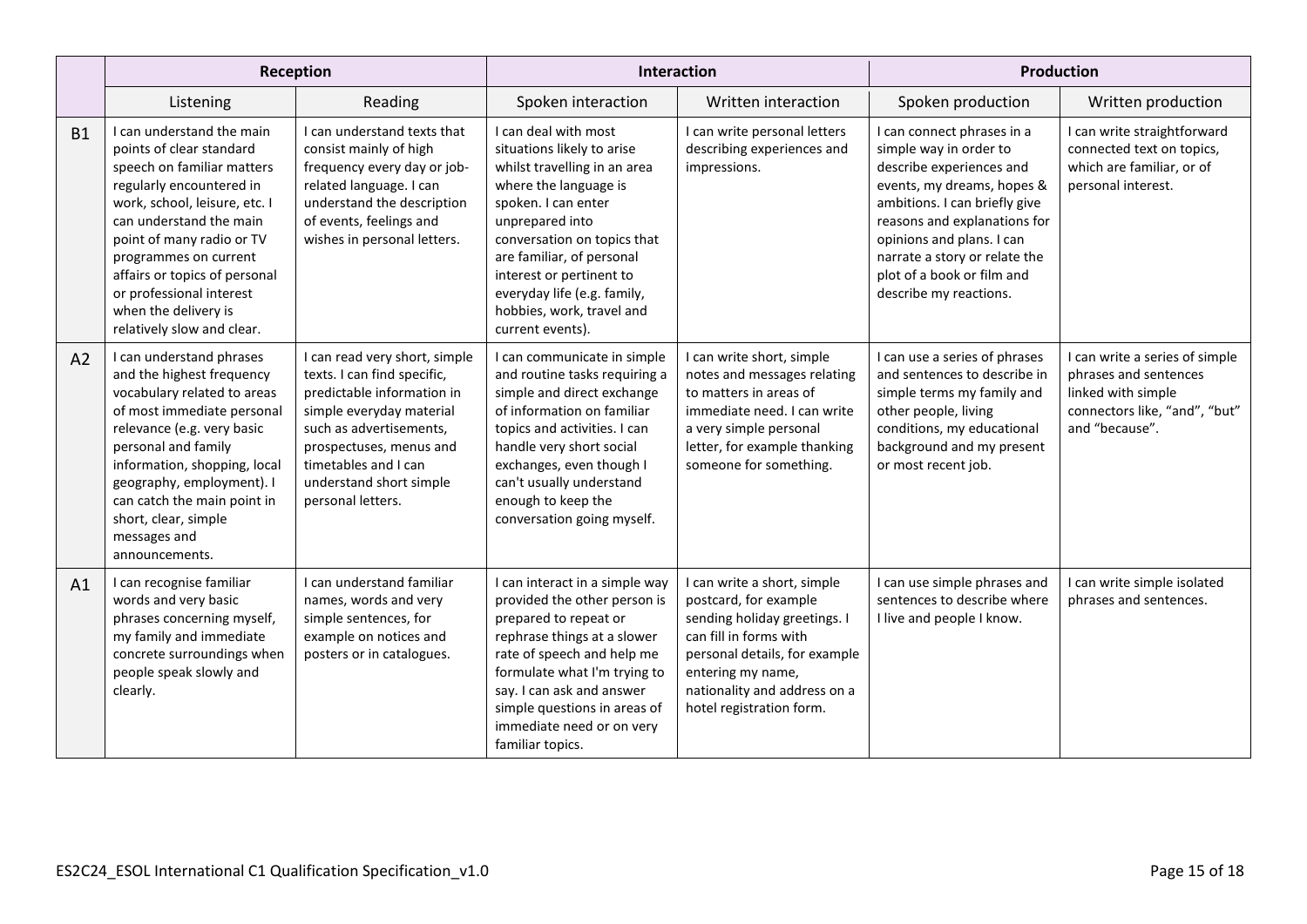### 3. Qualitative aspects of spoken language use

|                | Range                                                                                                                                                                                                                                                                                           | <b>Accuracy</b>                                                                                                                                                                  | <b>Fluency</b>                                                                                                                                                                                         | Interaction                                                                                                                                                                                                                                                                       | <b>Coherence</b>                                                                                                                                                                             |
|----------------|-------------------------------------------------------------------------------------------------------------------------------------------------------------------------------------------------------------------------------------------------------------------------------------------------|----------------------------------------------------------------------------------------------------------------------------------------------------------------------------------|--------------------------------------------------------------------------------------------------------------------------------------------------------------------------------------------------------|-----------------------------------------------------------------------------------------------------------------------------------------------------------------------------------------------------------------------------------------------------------------------------------|----------------------------------------------------------------------------------------------------------------------------------------------------------------------------------------------|
| C <sub>2</sub> | Shows great flexibility<br>reformulating ideas in differing<br>linguistic forms to convey finer<br>shades of meaning precisely, to<br>give emphasis, to differentiate and<br>to eliminate ambiguity. Also has a<br>good command of idiomatic<br>expressions and colloquialisms.                 | Maintains consistent grammatical<br>control of complex language, even<br>while attention is otherwise<br>engaged (e.g. in forward planning,<br>in monitoring others' reactions). | Can express him/herself<br>spontaneously at length with a<br>natural colloquial flow, avoiding or<br>backtracking around any difficulty<br>so smoothly that the interlocutor is<br>hardly aware of it. | Can interact with ease and skill,<br>picking up and using non-verbal<br>and intentional cues effortlessly.<br>Can interweave his/her<br>contribution into the joint<br>discourse with fully natural turn<br>taking, referencing, allusion<br>making etc.                          | Can create coherent and cohesive<br>discourse making full and<br>appropriate use of a variety of<br>organisational patterns and a wide<br>range of connectors and other<br>cohesive devices. |
| C <sub>1</sub> | Has a good command of a broad<br>range of language allowing<br>him/her to select a formulation to<br>express him/ herself clearly in an<br>appropriate style on a wide range<br>of general, academic, professional<br>or leisure topics without having to<br>restrict what he/she wants to say. | Consistently maintains a high<br>degree of grammatical accuracy;<br>errors are rare, difficult to spot and<br>generally corrected when they do<br>occur.                         | Can express him/herself fluently<br>and spontaneously, almost<br>effortlessly. Only a conceptually<br>difficult subject can hinder a<br>natural, smooth flow of language.                              | Can select a suitable phrase from a<br>readily available range of discourse<br>functions to preface his remarks in<br>order to get or to keep the floor<br>and to relate his/her own<br>contributions skilfully to those of<br>other speakers.                                    | Can produce clear, smoothly<br>flowing, well-structured speech,<br>showing controlled use of<br>organisational patterns,<br>connectors and cohesive devices.                                 |
| B <sub>2</sub> | Has a sufficient range of language<br>to be able to give clear<br>descriptions, express viewpoints<br>on most general topics, without<br>much conspicuous searching for<br>words, using some complex<br>sentence forms to do so.                                                                | Shows a relatively high degree of<br>grammatical control. Does not<br>make errors which cause<br>misunderstanding, and can correct<br>most of his/her mistakes.                  | Can produce stretches of language<br>with a fairly even tempo; although<br>he/she can be hesitant as he or she<br>searches for patterns and<br>expressions, there are few<br>noticeably long pauses.   | Can initiate discourse, take his/her<br>turn when appropriate and end<br>conversation when he / she needs<br>to, though he /she may not always<br>do this elegantly. Can help the<br>discussion along on familiar ground<br>confirming comprehension,<br>inviting others in, etc. | Can use a limited number of<br>cohesive devices to link his/her<br>utterances into clear, coherent<br>discourse, though there may be<br>some "jumpiness" in a long<br>contribution.          |
| <b>B1</b>      | Has enough language to get by,<br>with sufficient vocabulary to<br>express him/herself with some<br>hesitation and circumlocutions on<br>topics such as family, hobbies and<br>interests, work, travel, and current<br>events.                                                                  | Uses reasonably accurately a<br>repertoire of frequently used<br>"routines" and patterns associated<br>with more predictable situations.                                         | Can keep going comprehensibly,<br>even though pausing for<br>grammatical and lexical planning<br>and repair is very evident,<br>especially in longer stretches of<br>free production.                  | Can initiate, maintain and close<br>simple face-to-face conversation<br>on topics that are familiar or of<br>personal interest. Can repeat back<br>part of what someone has said to<br>confirm mutual understanding.                                                              | Can link a series of shorter,<br>discrete simple elements into a<br>connected, linear sequence of<br>points.                                                                                 |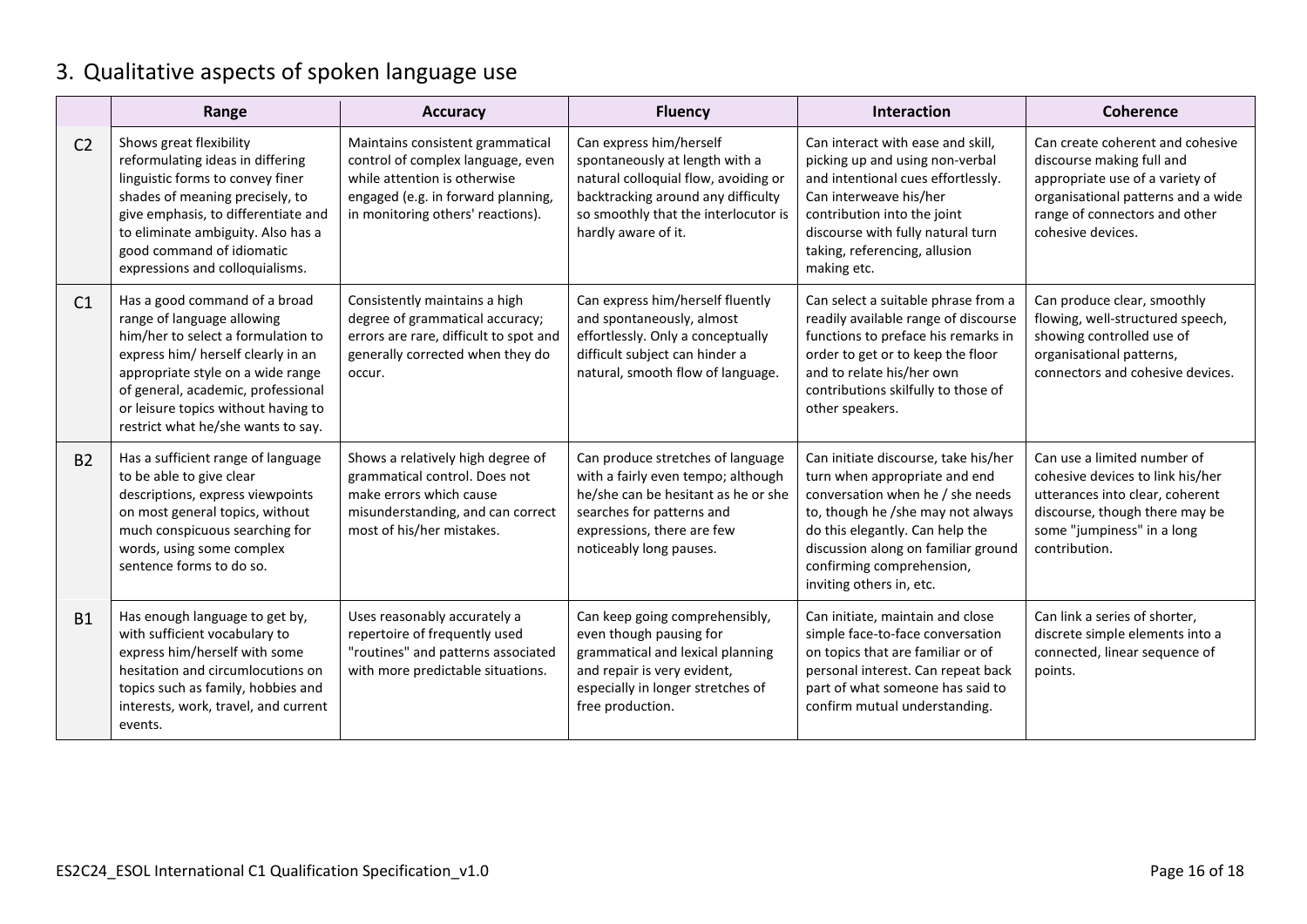|                | Range                                                                                                                                                                             | <b>Accuracy</b>                                                                                                             | <b>Fluency</b>                                                                                                                                                                               | <b>Interaction</b>                                                                                                                                                                                    | <b>Coherence</b>                                                                                |
|----------------|-----------------------------------------------------------------------------------------------------------------------------------------------------------------------------------|-----------------------------------------------------------------------------------------------------------------------------|----------------------------------------------------------------------------------------------------------------------------------------------------------------------------------------------|-------------------------------------------------------------------------------------------------------------------------------------------------------------------------------------------------------|-------------------------------------------------------------------------------------------------|
| A <sub>2</sub> | Uses basic sentence patterns with<br>memorised phrases, groups of a<br>few words and formulae in order<br>to communicate limited<br>information in simple everyday<br>situations. | Uses some simple structures<br>correctly, but still systematically<br>makes basic mistakes.                                 | Can make him/herself understood<br>in very short utterances, even<br>though pauses, false starts and<br>reformulation are very evident.                                                      | Can answer questions and respond<br>to simple statements. Can indicate<br>when he/she is following but is<br>rarely able to understand enough<br>to keep conversation going of<br>his/her own accord. | Can link groups of words with<br>simple connectors like "and", "but"<br>and "because".          |
| A1             | Has a very basic repertoire of<br>words and simple phrases related<br>to personal details and particular<br>concrete situations.                                                  | Shows only limited control of a few<br>simple grammatical structures and<br>sentence patterns in a memorised<br>repertoire. | Can manage very short, isolated,<br>mainly pre-packaged utterances,<br>with much pausing to search for<br>expressions, to articulate less<br>familiar words, and to repair<br>communication. | Can ask and answer questions<br>about personal details. Can<br>interact in a simple way but<br>communication is totally<br>dependent on repetition,<br>rephrasing and repair.                         | Can link words or groups of words<br>with very basic linear connectors<br>like "and" or "then". |